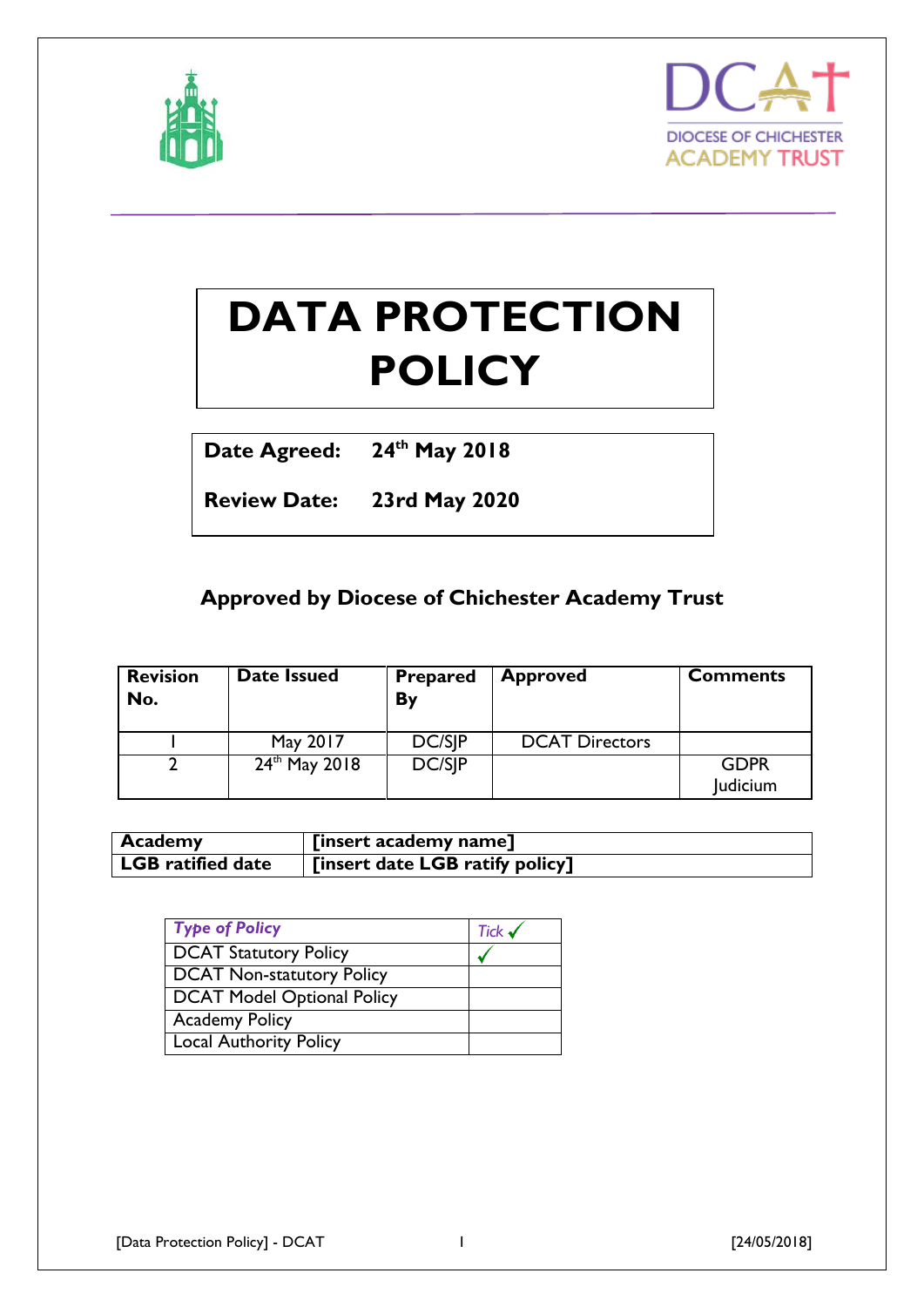



## **DATA PROTECTION POLICY**

## **Introduction**

The General Data Protection Regulation (GDPR) ensures a balance between an individual's rights to privacy and the lawful processing of personal data undertaken by organisations in the course of their business. It aims to protect the rights of individuals about whom data is obtained, stored, processed or supplied and requires that organisations take appropriate security measures against unauthorised access, alteration, disclosure or destruction of personal data.

The Academy will protect and maintain a balance between data protection rights in accordance with the GDPR. This policy sets out how we handle the personal data of our pupils, parents, suppliers, employees, workers and other third parties.

This policy does not form part of any individual's terms and conditions of employment with the Academy and is not intended to have contractual effect. Changes to data protection legislation will be monitored and further amendments may be required to this policy in order to remain compliant with legal obligations.

All members of staff are required to familiarise themselves with its content and comply with the provisions contained in it. Breach of this policy will be treated as a disciplinary offence which may result in disciplinary action under the Academy's Disciplinary Policy and Procedure up to and including summary dismissal depending on the seriousness of the breach.

## **SECTION 1 - DEFINITIONS**

#### **Personal data**

Personal data is any information relating to an individual where the individual can be identified (directly or indirectly) from that data alone or in combination with other identifiers we possess or can reasonably access. This includes special category data and pseudonymised personal data but excludes anonymous data or data that has had the identity of an individual permanently removed.

Personal data can be factual (for examples a name, email address, location or date of birth) or an opinion about that person's actions or behaviour.

Personal data will be stored either electronically or as part of a structured manual filing system in such a way that it can be retrieved automatically by reference to the individual or criteria relating to that individual.

## **Special Category Data**

Previously termed "Sensitive Personal Data", Special Category Data is similar by definition and refers to data concerning an individual Data Subject's racial or ethnic origin, political or religious beliefs, trade union membership, physical and mental health, sexuality, biometric or genetic data and personal data relating to criminal offences and convictions.

## **Data Subject**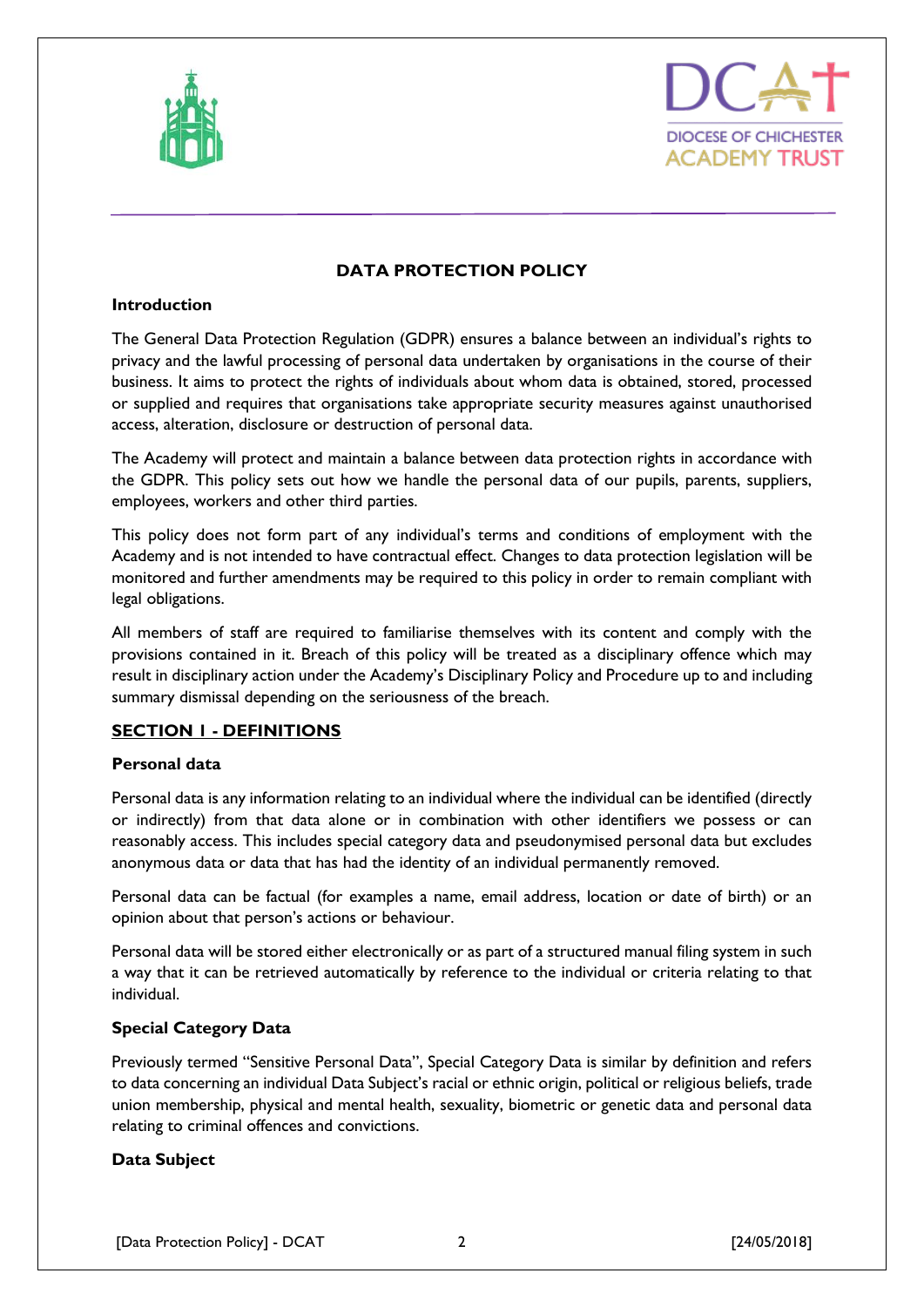



An individual about whom such information is stored is known as the Data Subject. It includes but is not limited to employees.

## **Data Controller**

The organisation storing and controlling such information (i.e. the Academy) is referred to as the Data Controller.

## **Processing**

Processing data involves any activity that involves the use of personal data. This includes but is not limited to: obtaining, recording or holding data or carrying out any operation or set of operations on that data such as organisation, amending, retrieving using, disclosing, erasing or destroying it. Processing also includes transmitting or transferring personal data to third parties.

## **Automated Processing**

Any form of automated processing of personal data consisting of the use of personal data to evaluate certain personal aspects relating to an individual, in particular to analyse or predict aspects concerning that individual's performance at work, economic situation, health, personal preferences, interests, reliability, behaviour, location or movements.

An example of automated processing includes profiling and automated decision making. Automatic decision making is when a decision is made which is based solely on automated processing which produces legal effects or significantly affects an individual. Automated decision making is prohibited except in exceptional circumstances.

## **Data Protection Impact Assessment (DPIA)**

DPIAs are a tool used to identify risks in data processing activities with a view to reducing them.

Criminal Records Information

This refers to personal information relating to criminal convictions and offences, allegations, proceedings, and related security measures.

## **SECTION 2 - WHEN CAN THE ACADEMY PROCESS PERSONAL DATA**

#### **Data Protection Principles**

The Academy are responsible for and adhere to the principles relating to the processing of personal data as set out in the GDPR.

The principles the Academy must adhere to are: -

- (1) Personal data must be processed lawfully, fairly and in a transparent manner;
- (2) Personal data must be collected only for specified, explicit and legitimate purposes;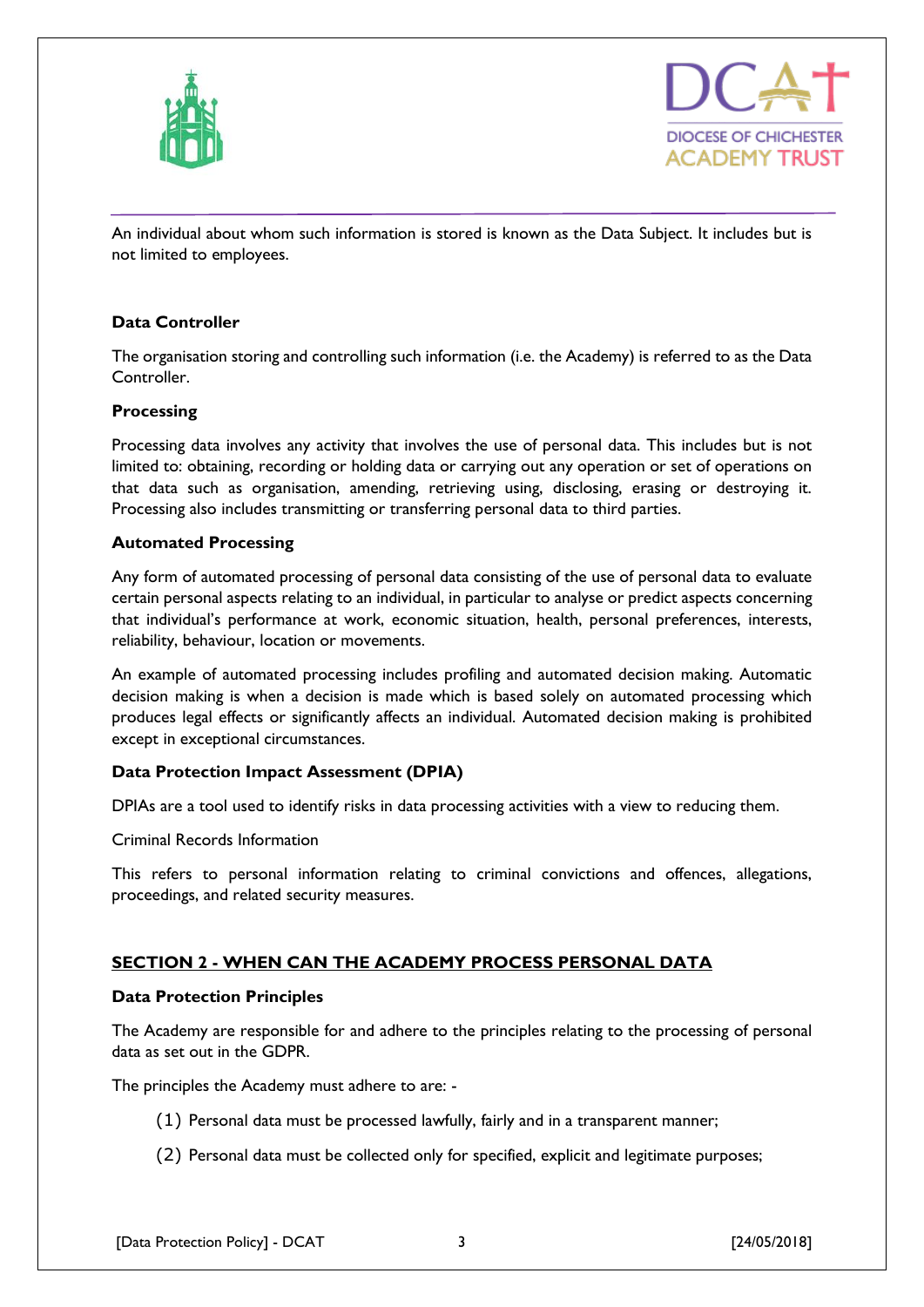



- (3) Personal data must be adequate, relevant and limited to what is necessary in relation to the purposes for which it is processed;
- (4) Personal data must be accurate and, where necessary, kept up to date;
- (5) Personal data must not be kept in a form which permits identification of data subjects for longer than is necessary for the purposes for which the data is processed; and
- (6) Personal data must be processed in a manner that ensures its security using appropriate technical and organisational measures to protect against unauthorised or unlawful processing and against accidental loss, destruction or damage.

Further details on each of the above principles is set out below.

#### **Principle 1: Personal data must be processed lawfully, fairly and in a transparent manner**

The Academy only collect, process and share personal data fairly and lawfully and for specified purposes. The Academy must have a specified purpose for processing personal data and special category of data as set out in the GDPR.

Before the processing starts for the first time we will review the purposes of the particular processing activity and select the most appropriate lawful basis for that processing. We will then regularly review those purposes whilst processing continues in order to satisfy ourselves that the processing is necessary for the purpose of the relevant lawful basis (i.e. that there is no other reasonable way to achieve that purpose).

#### Personal Data

The Academy may only process a data subject's personal data if one of the following fair processing conditions are met: -

- The data subject has given their consent;
- The processing is necessary for the performance of a contract with the data subject or for taking steps at their request to enter into a contract;
- To protect the data subject's vital interests;
- To meet our legal compliance obligations (other than a contractual obligation);
- To perform a task in the public interest or in order to carry out official functions as authorised by law;
- For the purposes of the Academy's legitimate interests where authorised in accordance with data protection legislation. This is provided that it would not prejudice the rights and freedoms or legitimate interests of the data subject.

#### **Special Category Data**

The Academy may only process special category data if they are entitled to process personal data (using one of the fair processing conditions above) AND one of the following conditions are met: -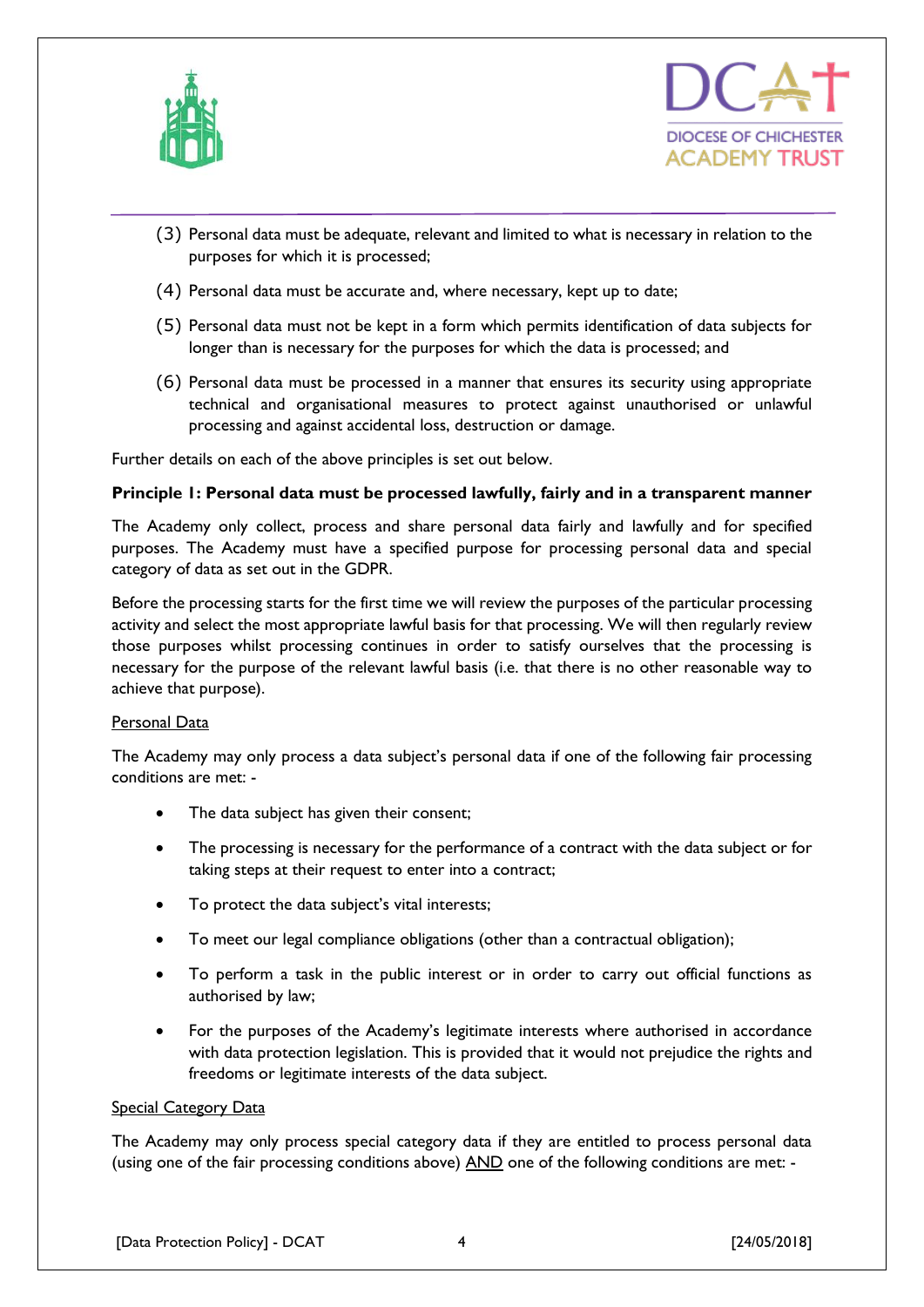



- The data subject has given their explicit consent;
- The processing is necessary for the purposes of exercising or performing any right or obligation which is conferred or imposed on the Academy in the field of employment law, social security law or social protection law. This may include, but is not limited to, dealing with sickness absence, dealing with disability and making adjustments for the same, arranging private health care insurance and providing contractual sick pay;
- To protect the data subject's vital interests;
- To meet our legal compliance obligations (other than a contractual obligation);
- Where the data has been made public by the data subject;
- To perform a task in the substantial public interest or in order to carry out official functions as authorised by law;
- Where it is necessary for the purposes of preventive or occupational medicine, for the assessment of the working capacity of the employee, medical diagnosis, the provision of health or social care or treatment or the management of health or social care systems and services;
- Where it is necessary for reasons of public interest in the area of public health;
- The processing in necessary for archiving, statistical or research purposes.

The Academy identifies and documents the legal grounds being relied upon for each processing activity.

#### Consent

Where the Academy relies on consent as a fair condition for processing (as set out above), it will adhere to the requirements set out in the GDPR.

Consent must be freely given, specific, informed and be an unambiguous indication of the data subject's wishes by which they signify agreement to the processing of personal data relating to them. Explicit consent requires a very clear and specific statement to be relied upon (i.e. more than just mere action is required).

A data subject will have consented to processing of their personal data if they indicate agreement clearly either by a statement or positive action to the processing. Consent requires affirmative action so silence, pre-ticked boxes or inactivity will not amount to valid consent.

Data subjects must be easily able to withdraw consent to processing at any time and withdrawal must be promptly honoured.

If explicit consent is required, the Academy will normally seek another legal basis to process that data. However, if explicit consent is required, the data subject will be provided with full information in order to provide explicit consent.

The Academy will keep records of consents obtained in order to demonstrate compliance with consent requirements under the GDPR.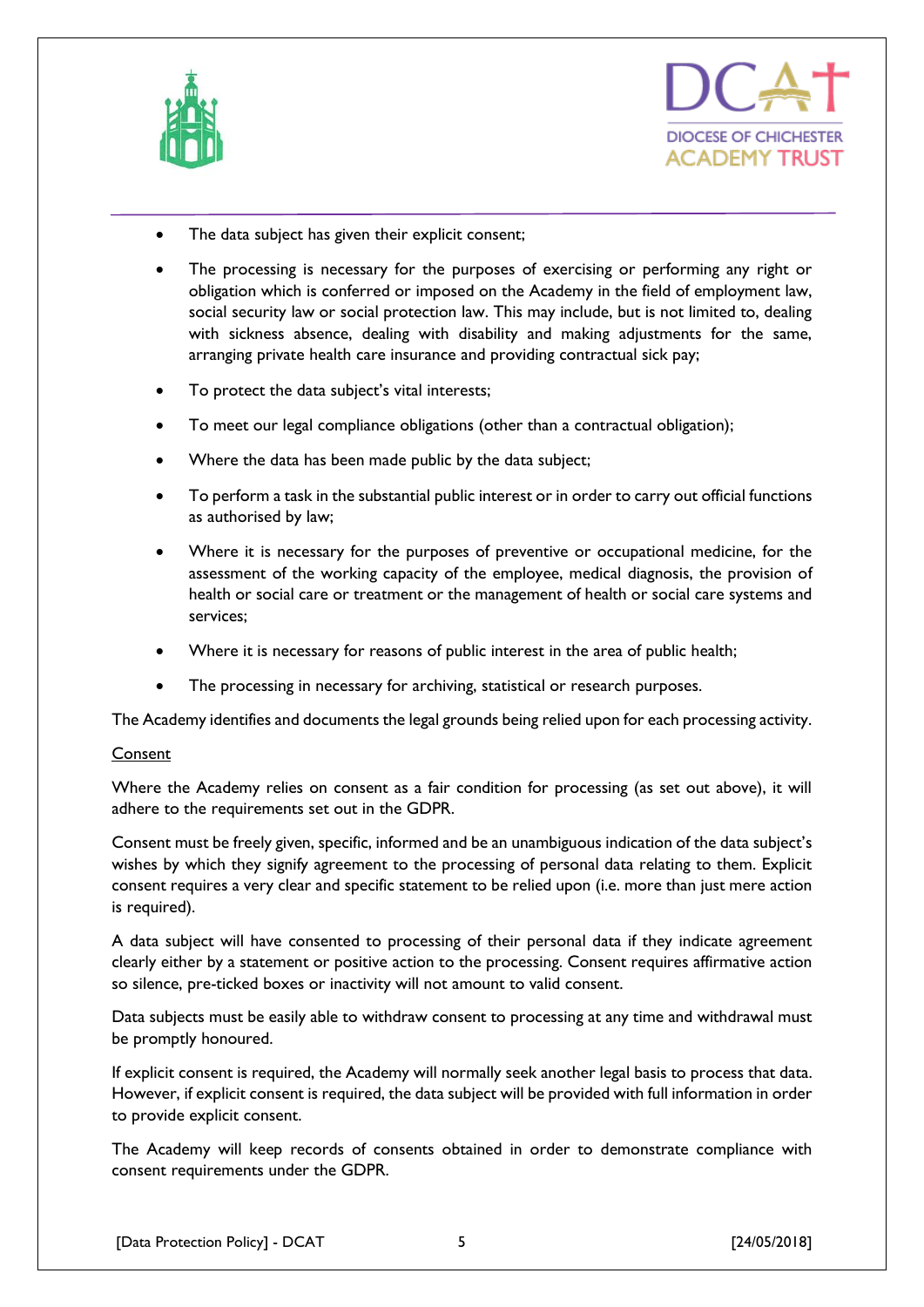



## **Principle 2: Personal data must be collected only for specified, explicit and legitimate purposes**

Personal data will not be processed in any matter that is incompatible with the legitimate purposes.

The Academy will not use personal data for new, different or incompatible purposes from that disclosed when it was first obtained unless we have informed the data subject of the new purpose (and they have consented where necessary).

## **Principle 3: Personal data must be adequate, relevant and limited to what is necessary in relation to the purposes for which it is processed**

The Academy will only process personal data when our obligations and duties require us to. We will not collect excessive data and ensure any personal data collected is adequate and relevant for the intended purposes.

When personal data is no longer needed for specified purposes, the Academy shall delete or anonymise the data. Please refer to the Academy's Data Retention Policy for further guidance.

## **Principle 4: Personal data must be accurate and, where necessary, kept up to date**

The Academy will endeavour to correct or delete any inaccurate data being processed by checking the accuracy of the personal data at the point of collection and at regular intervals afterwards. We will take all reasonable steps to destroy or amend inaccurate or out of date personal data.

Data subjects also have an obligation to ensure that their data is accurate, complete, up to date and relevant. Data subjects have the right to request rectification to incomplete or inaccurate data held by the Academy.

## **Principle 5: Personal data must not be kept in a form which permits identification of data subjects for longer than is necessary for the purposes for which the data is processed**

Legitimate purposes for which the data is being processed may include satisfying legal, accounting or reporting requirements. The Academy will ensure that they adhere to legal timeframes for retaining data.

We will take reasonable steps to destroy or erase from our systems all personal data that we no longer require. We will also ensure that data subjects are informed of the period for which data is stored and how that period is determined in our privacy notices.

Please refer to the Academy's Retention Policy for further details about how the Academy retains and removes data.

## **Principle 6: Personal data must be processed in a manner that ensures its security using appropriate technical and organisational measures to protect against unauthorised or unlawful processing and against accidental loss, destruction or damage**

In order to assure the protection of all data being processed, the Academy will develop, implement and maintain reasonable safeguard and security measures. This includes using measures such as: -

Encryption;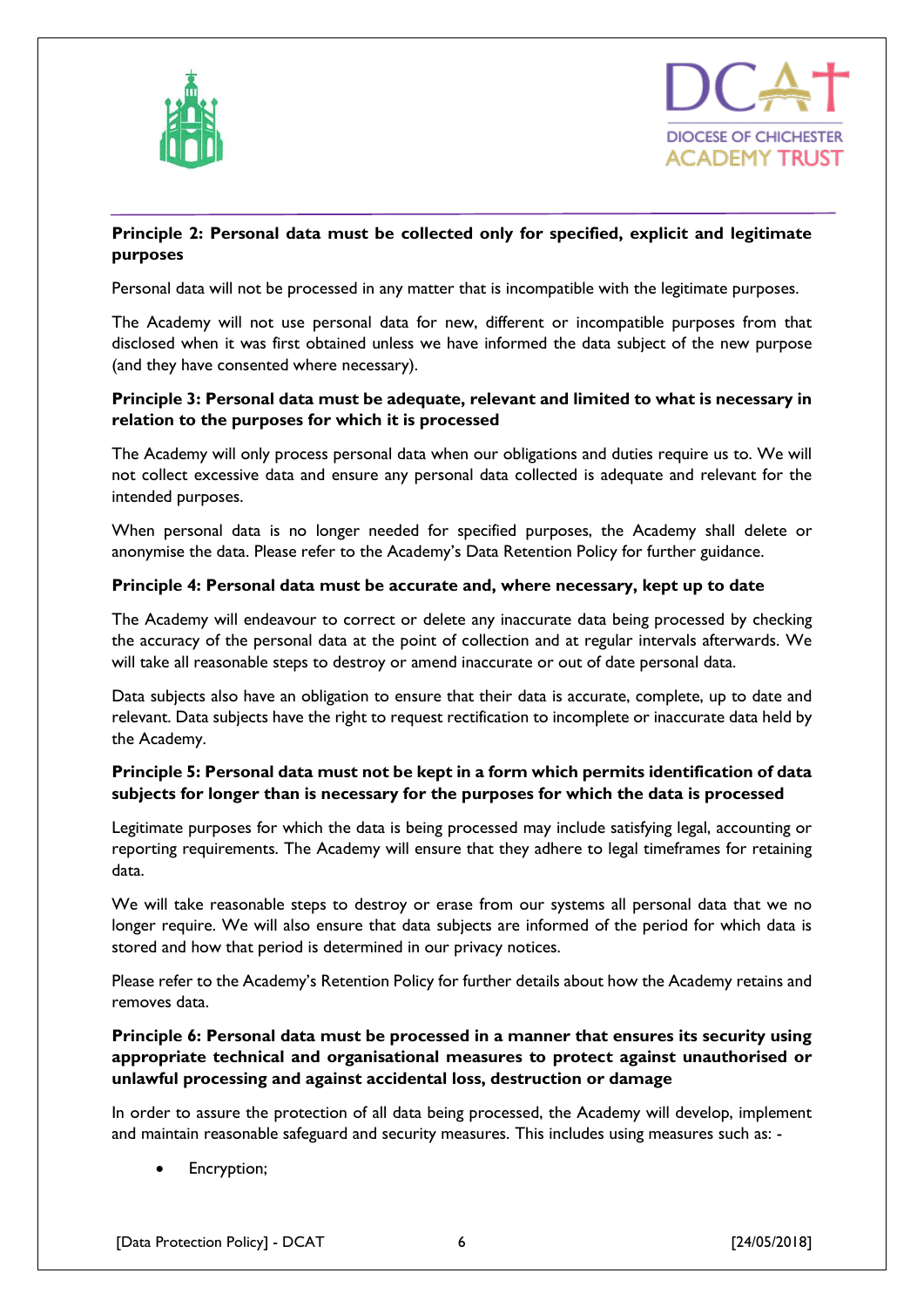



- Pseudonymisation (this is where the Academy replaces information that directly or indirectly identifies an individual with one or more artificial identifiers or pseudonyms so that the person to whom the data relates cannot be identified without the use of additional information which is meant to be kept separately and secure);
- Ensuring authorised access (i.e. that only people who have a need to know the personal data are authorised to access it);
- Adhering to confidentiality principles;
- Ensuring personal data is accurate and suitable for the process for which it is processed.

The Academy follow procedures and technologies to ensure security and will regularly evaluate and test the effectiveness of those safeguards to ensure security in processing personal data.

The Academy will only transfer personal data to third party service providers who agree to comply with the required policies and procedures and agree to put adequate measures in place.

#### [Full details on the Academy's security measures are set out in the Academy's Security Policy]

## **Sharing Personal Data**

The Academy will generally not share personal data with third parties unless certain safeguards and contractual arrangements have been put in place. These include if the third party: -

- Has a need to know the information for the purposes of providing the contracted services;
- Sharing the personal data complies with the privacy notice that has been provided to the data subject and, if required, the data subject's consent has been obtained;
- The third party has agreed to comply with the required data security standards, policies and procedures and put adequate security measures in place;
- The transfer complies with any applicable cross border transfer restrictions; and
- A fully executed written contract that contains GDPR approved third party clauses has been obtained.

There may be circumstances where the Academy is required either by law or in the best interests of our pupils, parents or staff to pass information onto external authorities, for example, the local authority, Ofsted or the department of health. These authorities are up to date with data protection law and have their own policies relating to the protection of any data that they receive or collect.

The intention to share data relating to individuals to an organisation outside of our Academy shall be clearly defined within written notifications and details and basis for sharing that data given.

## **Transfer of Data Outside the European Economic Area (EEA)**

The GDPR restricts data transfers to countries outside the EEA in order to ensure that the level of data protection afforded to individuals by the GDPR is not undermined.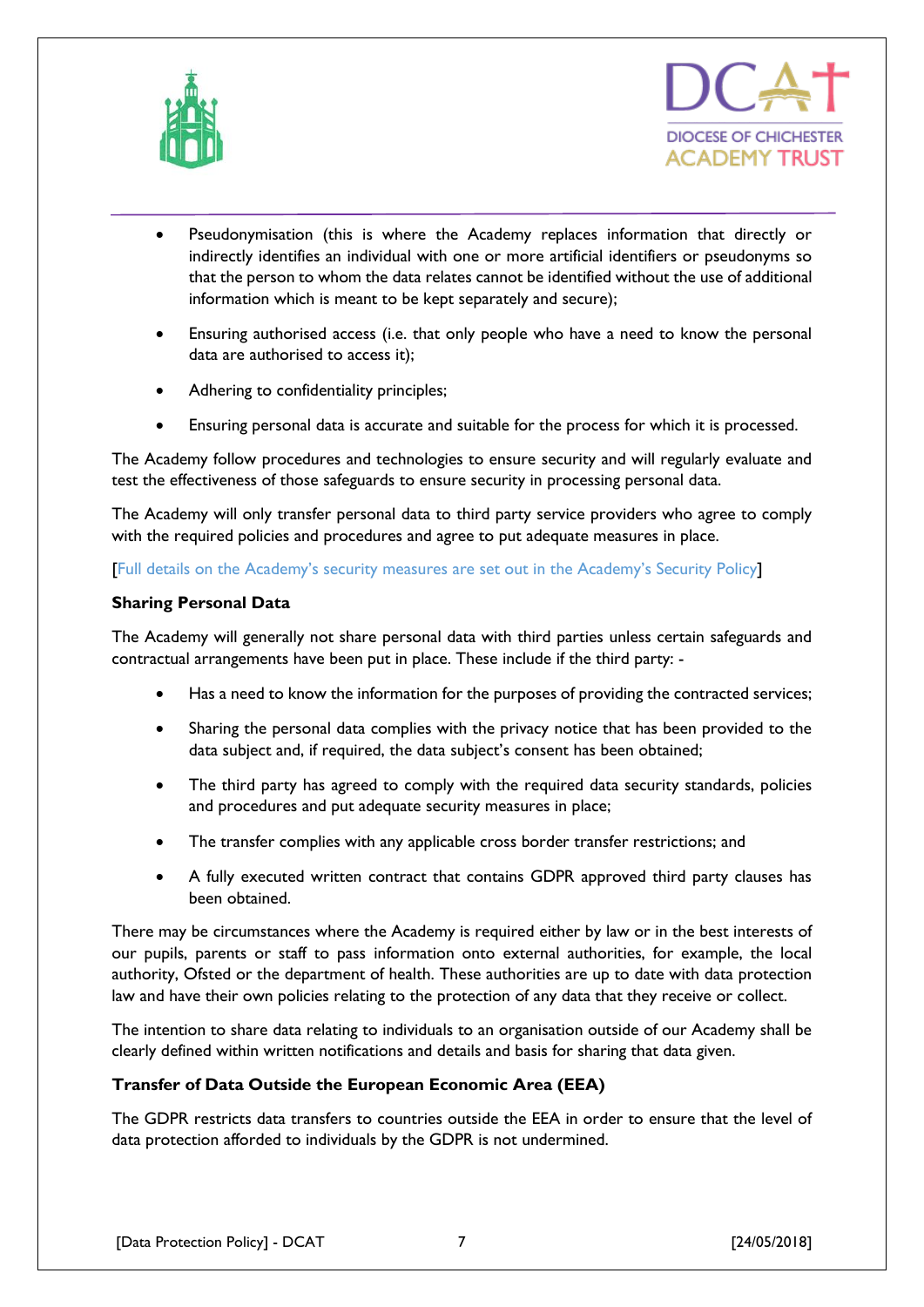



The Academy will not transfer data to another country outside of the EEA without appropriate safeguards being in place and in compliance with the GDPR. All staff must comply with the Academy's guidelines on transferring data outside of the EEA. For the avoidance of doubt, a transfer of data to another country can occur when you transmit, send, view or access that data in that particular country.

## **SECTION 3 - DATA SUBJECT'S RIGHTS AND REQUESTS**

Personal data must be made available to data subjects as set out within this policy and data subjects must be allowed to exercise certain rights in relation to their personal data.

The rights data subjects have in relation to how the Academy handle their personal data are set out below: -

- (a) (Where consent is relied upon as a condition of processing) To withdraw consent to processing at any time;
- (b) Receive certain information about the Academy's processing activities;
- (c) Request access to their personal data that we hold;
- (d) Prevent our use of their personal data for marketing purposes;
- (e) Ask us to erase personal data if it is no longer necessary in relation to the purposes for which it was collected or processed or to rectify inaccurate data or to complete incomplete data;
- (f) Restrict processing in specific circumstances;
- (g) Challenge processing which has been justified on the basis of our legitimate interests or in the public interest;
- (h) Request a copy of an agreement under which personal data is transferred outside of the EEA;
- (i) Object to decisions based solely on automated processing;
- (j) Prevent processing that is likely to cause damage or distress to the data subject or anyone else;
- (k) Be notified of a personal data breach which is likely to result in high risk to their rights and freedoms;
- (l) Make a complaint to the supervisory authority; and
- (m) In limited circumstances, receive or ask for their personal data to be transferred to a third party in a structured, commonly used and machine readable format.

If any request is made to exercise the rights above, it is a requirement for the relevant staff member within the Academy to verify the identity of the individual making the request.

## **Subject Access Requests**

[Data Protection Policy] - DCAT 8 [24/05/2018]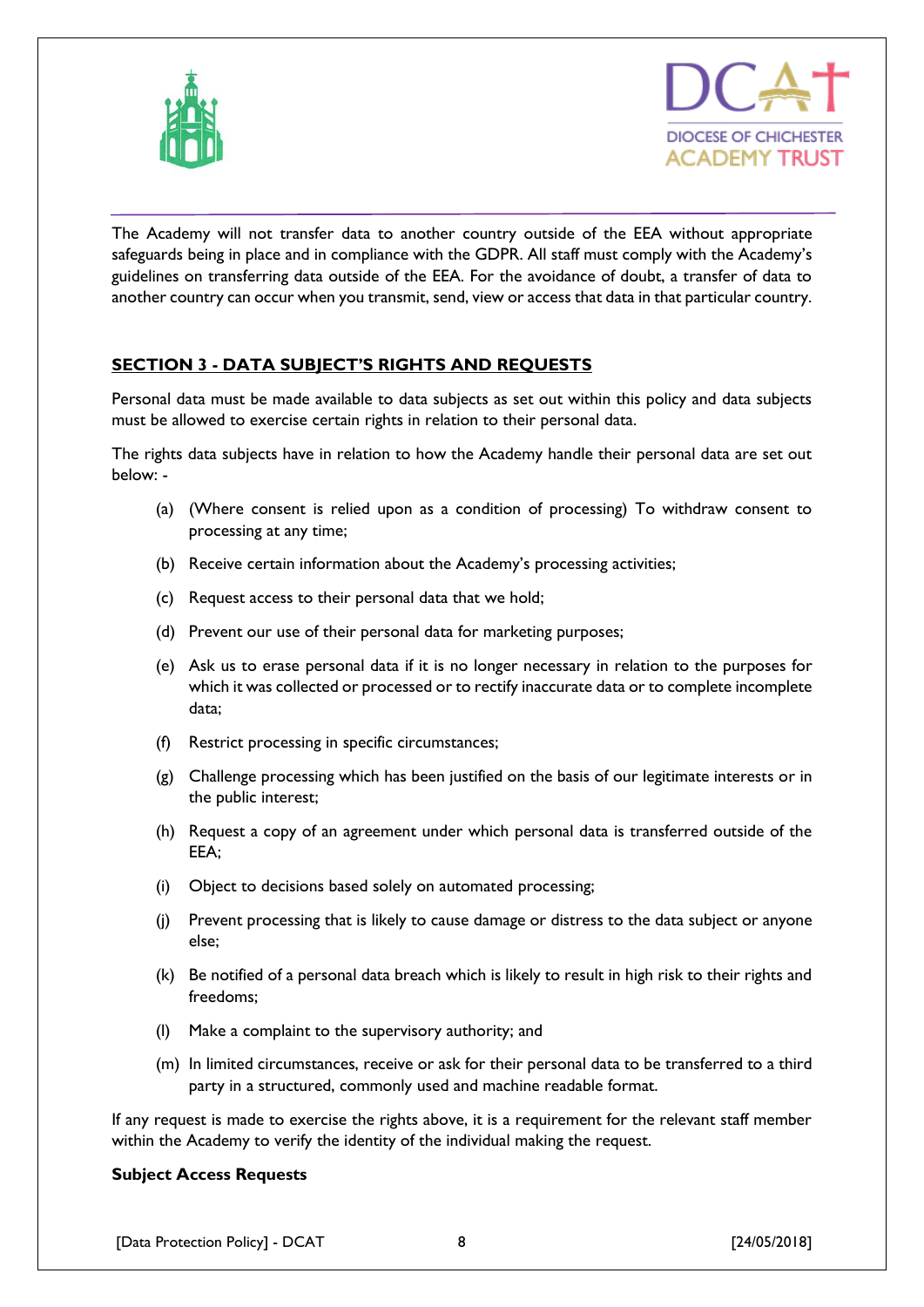



A Data Subject has the right to be informed by the Academy of the following: -

- (a) Confirmation that their data is being processed;
- (b) Access to their personal data;
- (c) A description of the information that is being processed;
- (d) The purpose for which the information is being processed;
- (e) The recipients/class of recipients to whom that information is or may be disclosed;
- (f) Details of the Academy's sources of information obtained;
- (g) In relation to any Personal Data processed for the purposes of evaluating matters in relation to the Data Subject that has constituted or is likely to constitute the sole basis for any decision significantly affecting him or her, to be informed of the logic of the Data Controller's decision making. Such data may include, but is not limited to, performance at work, creditworthiness, reliability and conduct.
- (h) Other supplementary information

Any Data Subject who wishes to obtain the above information must notify the Academy in writing of his or her request. This is known as a Data Subject Access Request.

The request should in the first instance be sent to the Academies Business Officer.

#### **Direct Marketing**

The Academy are subject to certain rules and privacy laws when marketing. For example, a data subject's prior consent will be required for electronic direct marketing (for example, by email, text or automated calls).

The Academy will explicitly offer individuals the opportunity to object to direct marketing and will do so in an intelligible format which is clear for the individual to understand. The Academy will promptly respond to any individual objection to direct marketing.

#### **Employee Obligations**

Employees may have access to the personal data of other members of staff, suppliers, parents or pupils of the Academy in the course of their employment or engagement. If so, the Academy expects those employees to help meet the Academy's data protection obligations to those individuals. Specifically, you must: -

- Only access the personal data that you have authority to access, and only for authorised purposes;
- Only allow others to access personal data if they have appropriate authorisation;
- Keep personal data secure (for example by complying with rules on access to academy premises, computer access, password protection and secure file storage and destruction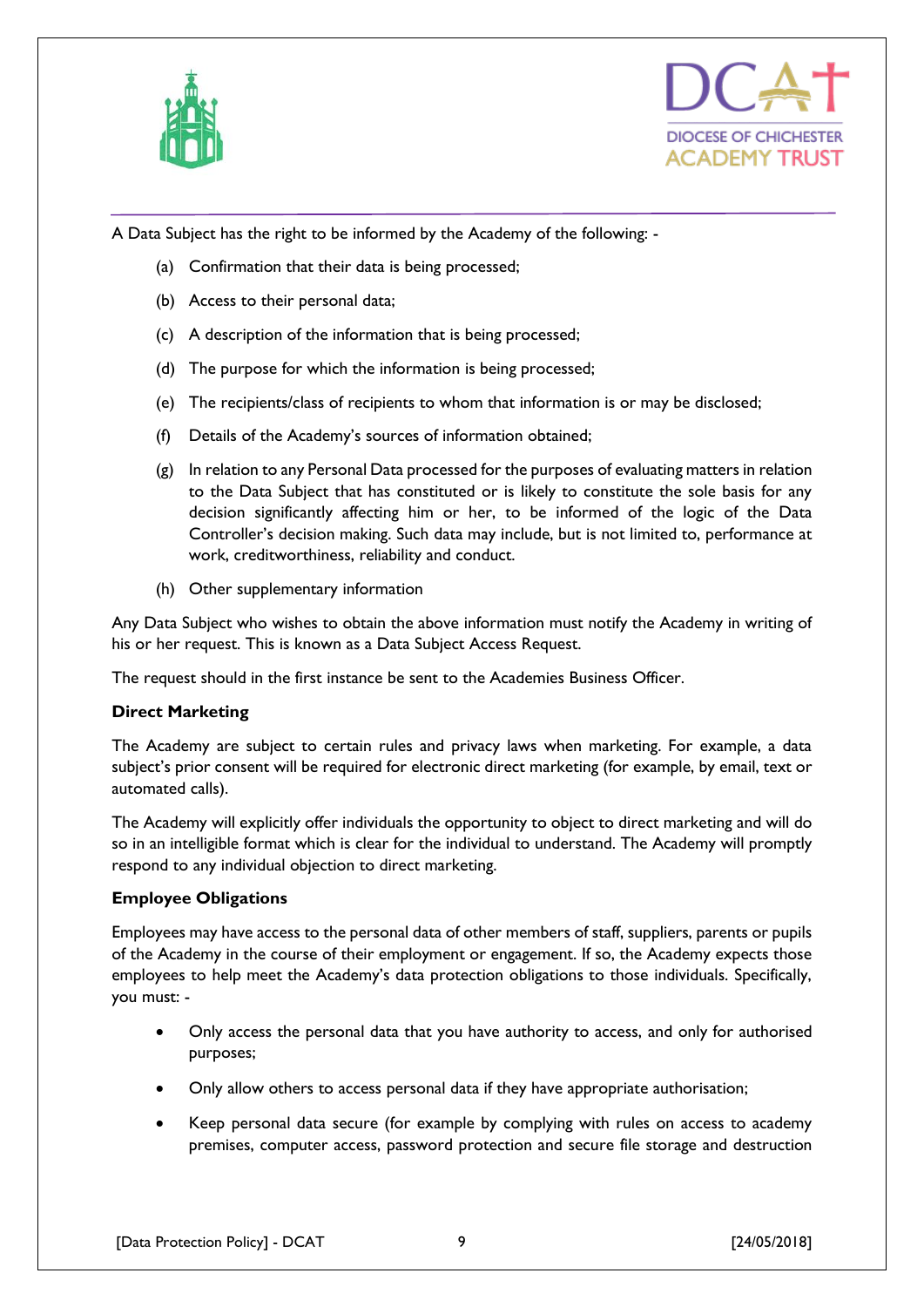



[Please refer to the Academy's Security Policy for further details about our security processes ]);

- Not to remove personal data or devices containing personal data from the Academy premises unless appropriate security measures are in place (such as Pseudonymisation, encryption, password protection) to secure the information;
- Not to store personal information on local drives.

## **SECTION 4 - ACCOUNTABILITY**

The Academy will ensure compliance with data protection principles by implementing appropriate technical and organisational measures. We are responsible for and demonstrate accountability with the GDPR principles.

The Academy have taken the following steps to ensure and document GDPR compliance: -

## **Data Protection Officer (DPO)**

Please find below details of the Academy's Data Protection Officer: -

Data Protection Officer: Craig Stilwell Address: Judicium Consulting Ltd, 72 Cannon Street, London, EC4N 6AE Email: [dataservices@judicium.com](mailto:dataservices@judicium.com) Telephone: 0203 326 9174

The DPO is responsible for overseeing this data protection policy and developing data-related policies and guidelines.

Please contact the DPO with any questions about the operation of this Data Protection Policy or the GDPR or if you have any concerns that this policy is not being or has not been followed. In particular, you must always contact the DPO in the following circumstances: -

- (a) If you are unsure of the lawful basis being relied on by the Academy to process personal data;
- (b) If you need to rely on consent as a fair reason for processing (please see below the section on consent for further detail);
- (c) If you need to draft privacy notices or fair processing notices;
- (d) If you are unsure about the retention periods for the personal data being processed but would refer you to the Academy's data retention policy in the first instance;
- (e) If you are unsure about what security measures need to be put in place to protect personal data;
- (f) If there has been a personal data breach and would refer you to the procedure set out in the Academy's breach notification policy;
- $(g)$  If you are unsure on what basis to transfer personal data outside the EEA;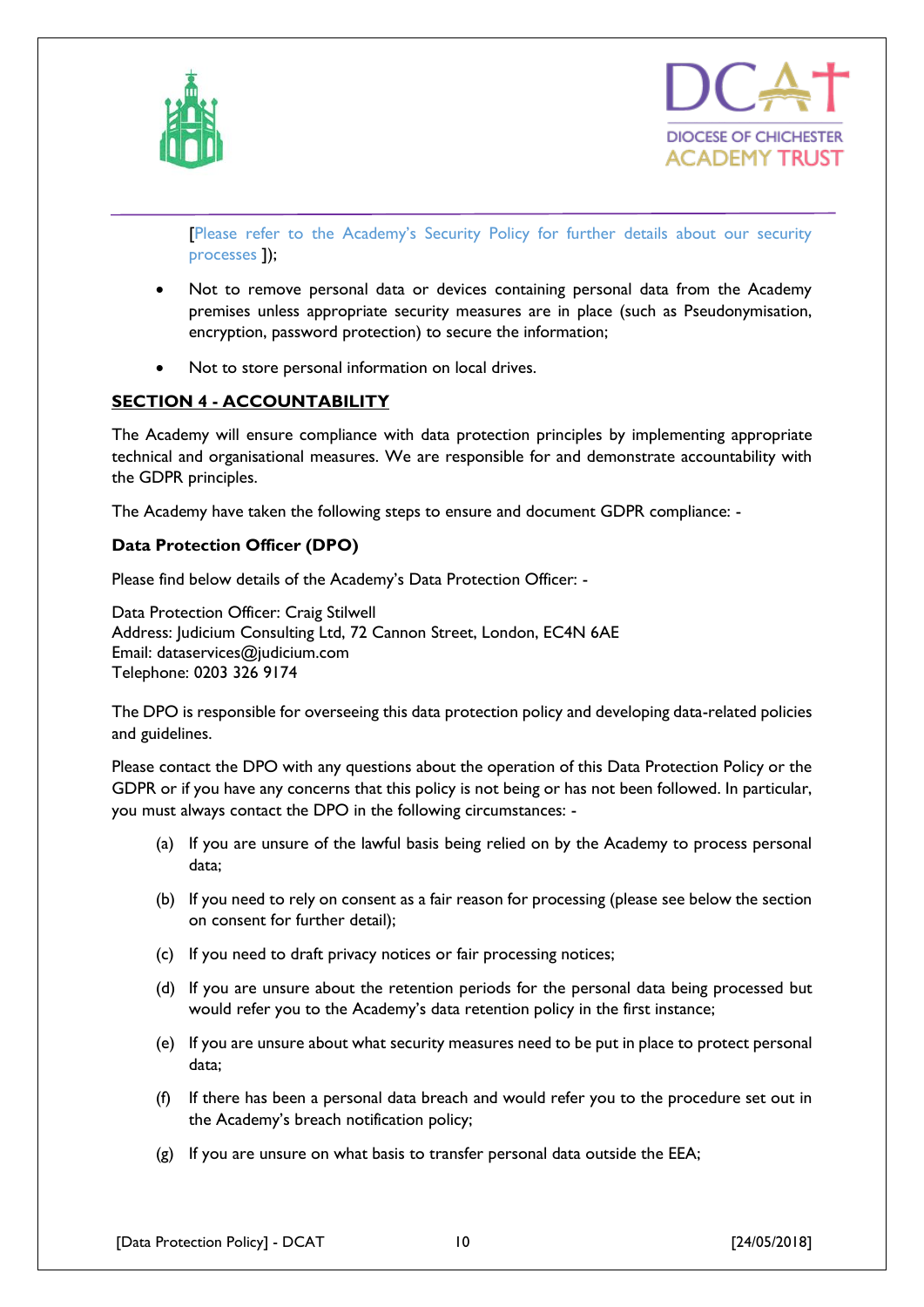



- (h) If you need any assistance dealing with any rights invoked by a data subject;
- (i) Whenever you are engaging in a significant new (or a change in) processing activity which is likely to require a data protection impact assessment or if you plan to use personal data for purposes other than what it was collected for;
- (j) If you plan to undertake any activities involving automated processing or automated decision making;
- (k) If you need help complying with applicable law when carrying out direct marketing activities;
- (l) If you need help with any contracts or other areas in relation to sharing personal data with third parties.

## **Personal Data Breaches**

The GDPR requires the Academy to notify any applicable personal data breach to the Information Commissioner's Office (ICO).

We have put in place procedures to deal with any suspected personal data breach and will notify data subjects or any applicable regulator where we are legally required to do so.

If you know or suspect that a personal data breach has occurred, do not attempt to investigate the matter yourself. Immediately contact the person designated as the key point of contact for personal data breaches (who is Josephine Izard) or your DPO.

#### **Transparency and Privacy Notices**

The Academy will provide detailed, specific information to data subjects. This information will be provided through the Academy's privacy notices which are concise, transparent, intelligible, easily accessible and in clear and plain language so that a data subject can easily understand them. Privacy notices sets out information for data subjects about how the Academy use their data and the Academy's privacy notices are tailored to suit the data subject.

Whenever we collect personal data directly from data subjects, including for human resources or employment purposes, we will provide the data subject with all the information required by the GDPR including the identity of the data protection officer, the Academy's contact details, how and why we will use, process, disclose, protect and retain personal data.

When personal data is collected indirectly (for example from a third party or publically available source), we will provide the data subject with the above information as soon as possible after receiving the data. The Academy will also confirm whether that third party has collected and processed data in accordance with the GDPR.

Notifications shall be in accordance with ICO guidance and, where relevant, be written in a form understandable by those defined as "children" under the GDPR.

#### **Privacy by Design**

The Academy adopt a privacy be design approach to data protection to ensure that we adhere to data compliance and to implement technical and organisational measures in an effective manner.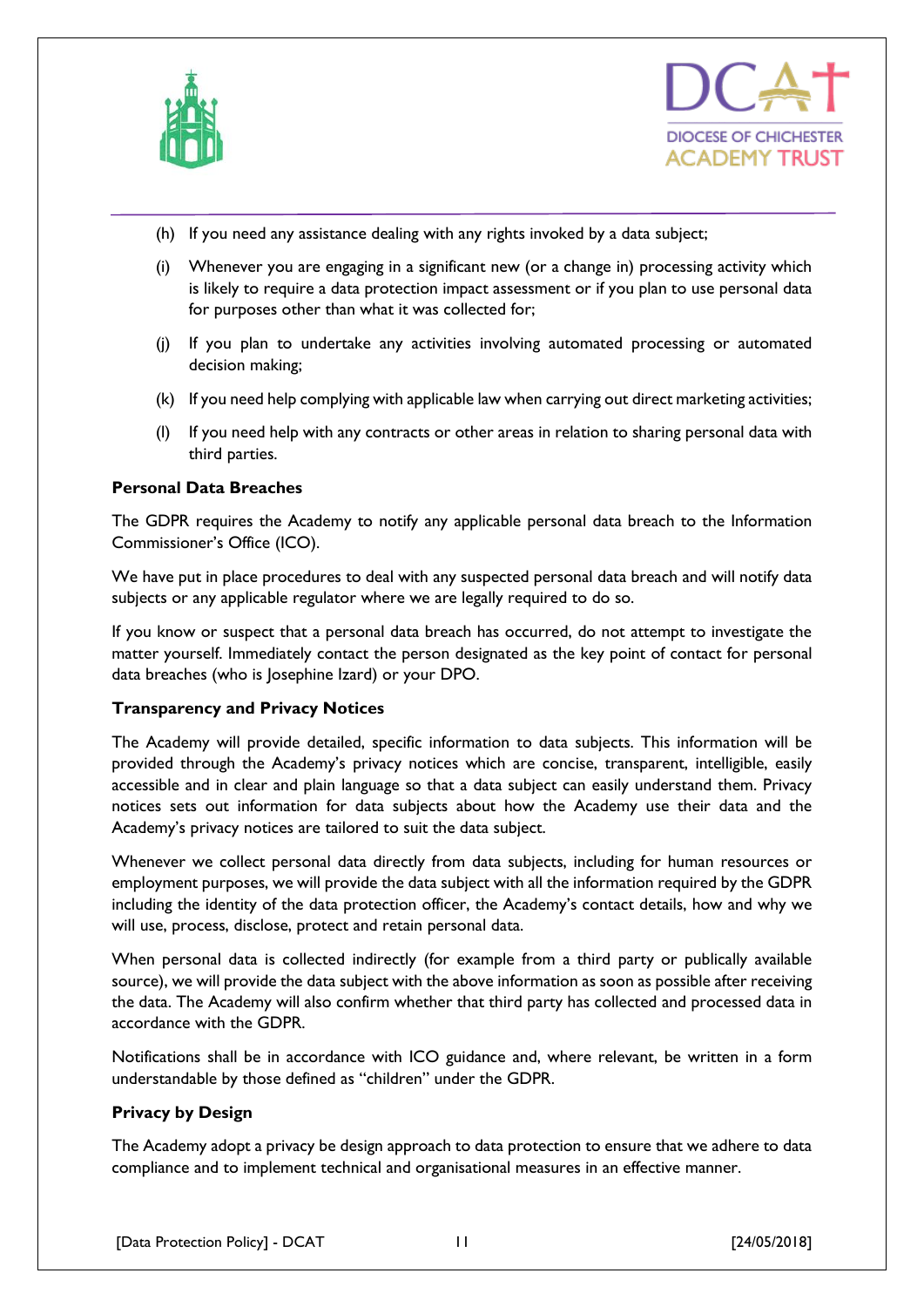



Privacy by design is an approach that promotes privacy and data protection compliance from the start. To help us achieve this, the Academy takes into account the nature and purposes of the processing, any cost of implementation and any risks to rights and freedoms of data subjects when implementing data processes.

## **Data Protection Impact Assessments (DPIAs)**

In order to achieve a privacy by design approach, the Academy conduct DPIAs for any new technologies or programmes being used by the Academy which could affect the processing of personal data. In any event the Academy carries out DPIAs when required by the GDPR in the following circumstances: -

- For the use of new technologies (programs, systems or processes) or changing technologies;
- For the use of automated processing;
- For large scale processing of special category data;
- For large scale, systematic monitoring of a publicly accessible area (through the use of CCTV).

Our DPIAs contain: -

- A description of the processing, its purposes and any legitimate interests used;
- An assessment of the necessity and proportionality of the processing in relation to its purpose;
- An assessment of the risk to individuals; and
- The risk mitigation measures in place and demonstration of compliance.

## **Record Keeping**

The Academy are required to keep full and accurate records of our data processing activities. These records include: -

- The name and contact details of the Academy;
- The name and contact details of the Data Protection Officer;
- Descriptions of the types of personal data used;
- Description of the data subjects;
- Details of the Academy's processing activities and purposes;
- Details of any third party recipients of the personal data;
- Where personal data is stored;
- Retention periods; and
- Security measures in place.